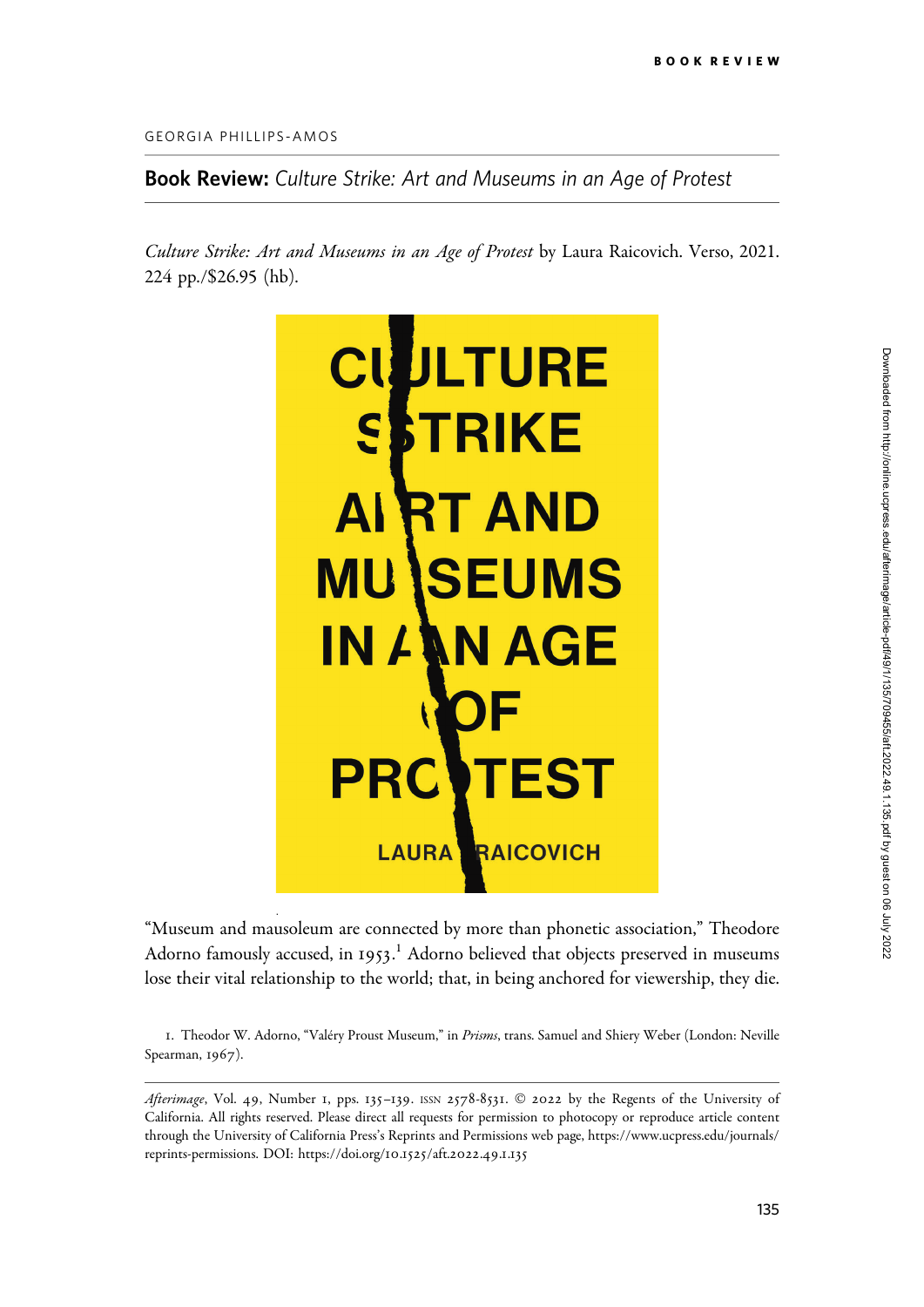Laura Raicovich's new book, Culture Strike: Art and Museums in an Age of Protest, seems to come from a love of art institutions and an ongoing commitment to keeping their contents in the land of the living. She argues that these spaces can keep from growing stale only if a diverse public feel welcome to visit and reinvent them. Raicovich celebrates activist groups such as Decolonize This Place (DTP), whose annual Columbus Day "counter-tours" prompted the removal of a statue of Theodore Roosevelt from the front steps of New York's Museum of Natural History. Long defended by the institution as a neutral preservation or "freeze frame" of history, the statue, as Mayor Bill de Blasio acknowledged, "explicitly depicts Black and Indigenous people as subjugated and racially inferior."<sup>2</sup> Its maintenance at the museum's threshold was not neutral but explicitly racist.

"Neutrality," Raicovich explains, "is a veil that conceals the ways in which power is wielded and maintained, making its workings invisible; it is 'just the way things are'" (141). Rather than accept the way things are, Raicovich—no doubt emboldened by no longer being the public face of an institution—questions the settler colonial myth of neutrality that remains a founding value of most museums. Raicovich has previously served as interim director of New York's Leslie-Lohman Museum of Art, president and executive director of the Queens Museum, head of Global Initiatives at Creative Time, and deputy director at Dia Art Foundation. With Culture Strike, she casts light on the often-looted origins of museum collections, the politically biased sources of funding that founded and that now support these spaces, the curatorial processes that decide which artworks are acquired and presented to the public, the powerful and often opaque role of the museum board, and the unwritten, yet palpable, rules of public comportment within institutional bounds.

Raicovich unravels each of these lines of inquiry by looking to how museums handle crisis, from Nan Goldin's iterative Prescription Addiction Intervention Now (P.A.I.N.) protests against the use of Sackler Family funds (sourced from the manufacture and sale of highly addictive opiates) in major museums internationally, to calls for repatriation of looted artifacts and the removal of monuments, to the Whitney Museum's failure to effectively address calls to remove Warren Kanders from their board of directors or Dana Schutz's Open Casket (2016) painting of Emmett Till from the 2017 Whitney Biennial, to the Walker Art Center's more generative response to Dakota-led protests over the installation of Sam Durant's Scaffold (2012). For Raicovich, these interruptions to business-as-usual are openings for understanding and reimagining the ways museums work and for whom.

The book's premise, that museums are not neutral spaces and that treating them as such both obscures and curtails the social and material politics by which they operate, is not new. Michel Foucault, Ann Stoler, Douglas Crimp, Allan Sekula, Sven Spiecker, Ruth B. Phillips, Jeff Thomas, Saidiya Hartman, and many others have long warned of

<sup>2</sup>. Bill de Blasio, qtd. in Robin Pogrebin, "Roosevelt Statue to Be Removed From Museum of Natural History," New York Times, June 21, 2020, www.nytimes.com/2020/06/21[/arts/design/roosevelt-statue-to-be-removed-from](www.nytimes.com/2020/06/21/arts/design/roosevelt-statue-to-be-removed-from-museum-of-natural-history.html)[museum-of-natural-history.html.](www.nytimes.com/2020/06/21/arts/design/roosevelt-statue-to-be-removed-from-museum-of-natural-history.html)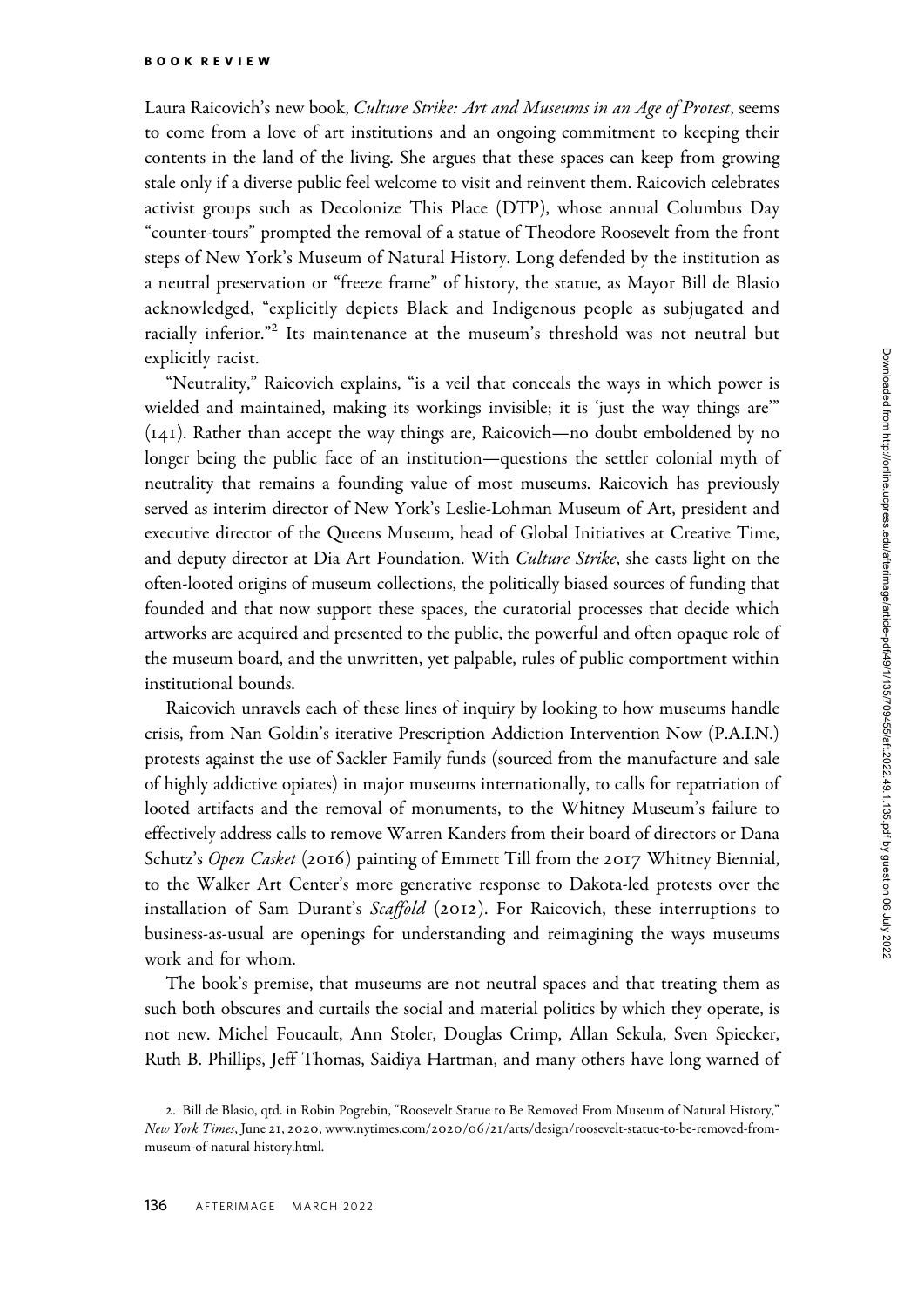

IMAGE 2. Prescription Addiction Intervention Now (P.A.I.N.) protest at the Louvre Museum in Paris, July 1, 2019; courtesy P.A.I.N.

the subjective, narrow, and *powerful* nature of archival narratives. Experience at the helm of the institutions that establish such narratives makes Raicovich uniquely well positioned to make visible and critique, with intimacy and ease, the ways the art world in the United States operates. In her 2017 nonfiction book, At the Lightning Field, which documents a series of visits to Walter De Maria's 1977 land art piece in New Mexico, Raicovich proved herself to be an essayist of formidable range. She has proved the same in Culture Strike by succeeding in composing a text that is critically rigorous but at the same time creative in pulling from her personal and professional experience with careful attention, humor, and a penchant for revelatory digression.

Culture Strike is born in what Raicovich calls "an age of protest" (1). In January 2015, five months before Donald Trump launched his openly xenophobic campaign for the US presidency, Raicovich assumed her role as president and executive director of the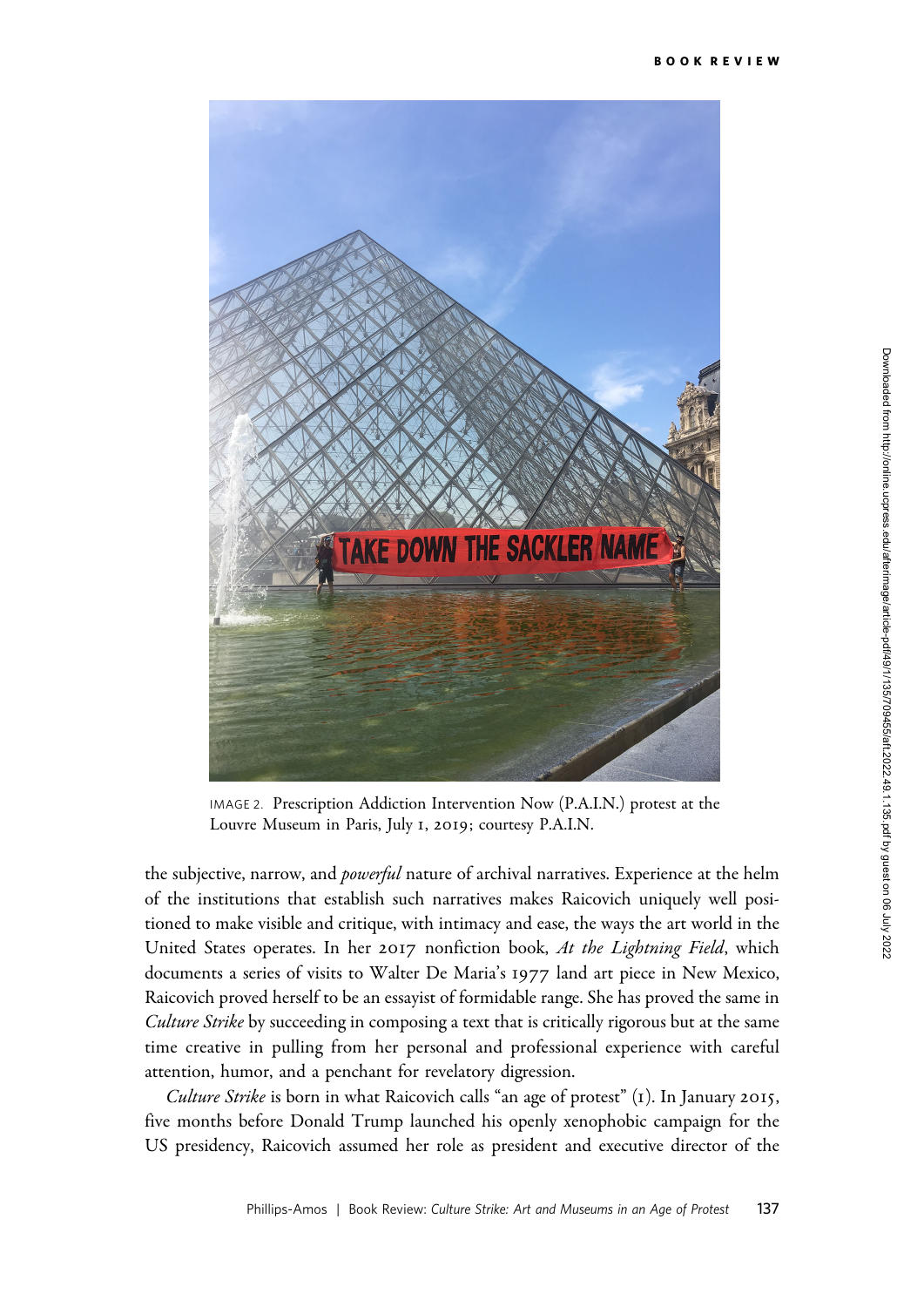Queens Museum, the largest museum in a borough of New York City that is home to one third of New York's total immigrant population. In the first four months of Trump's presidency, US Immigration and Customs Enforcement (ICE) arrests increased by 40 percent from the previous year. By September 2017, Trump had announced his intent to phase out protections for child migrants under the Obama-era Deferred Action for Childhood Arrivals policies (DACA), which five percent of the Queens Museum's own staff were reliant upon. During Trump's first year in office, he also became the first US president to threaten to eliminate the National Endowment for the Arts budget. The museum as a public institution was caught in the crosshairs of a polarizing political agenda, and, yet, when Raicovich suggested to the board of directors that the museum join other arts institutions in declaring itself a sanctuary space, she was met with the conviction that a public institution "should not, and indeed could not, 'take sides'" (6). The museum's commitment to maintaining a so-called neutral position superseded its commitment to its immediate community and its own employees. Further opposition from the board in the months following Raicovich's position not to rent museum space to the Permanent Mission of Israel to the United Nations, for a speech by then Vice President Mike Pence, eventually led her to leave her post in January 2018.<sup>3</sup>

Strikes, boycotts, divestments, and other acts of protest draw illuminating attention to what they address or remove themselves from. Raicovich defines protest as "an act of radical care" (71). She calls for reimagining and demanding more from our cultural institutions in acts of speculative generosity for how these spaces might improve. Culture Strike follows the spirit of Aruna D'Souza's Whitewalling: Art, Race, & Protest in 3 Acts (2018), which unpacks three incidents of publics calling for New York institutions to address tacit and explicit racism within three exhibitions across three decades: the 2017 protests at the Whitney, the 1979 protests at New York's Artists Space, and the 1969 protests in reaction to the Metropolitan Museum of Art's "Harlem on My Mind": The Cultural Capital of Black America, 1900–1968 exhibition. Rather than establishing a lineage of protest in a single city as D'Souza does, Raicovich's focus is on how recent "targets of critique" (71) have received and responded to their publics.

In response to the 2017 Indigenous-led protests against *Scaffold*—an artwork that featured an elevated gallows representing the 1862 public execution of thirty-eight Dakota men by order of President Abraham Lincoln—Durant, the white American artist, wrote, "your protests have shown me I made a grave miscalculation in how my work can be received" (69). The work, which was previously shown in Europe without criticism, is a composite of the structures that held seven public executions by hanging sanctioned by the US government between 1859 and 2006. It was, however, met with protests from local Dakota elders and activists when the Walker Art Center arranged for it to be shown at the Minneapolis Sculpture Garden, on unceded Dakota land. There, activists perceived the work as a trivialization of—or, worse, a monument to—the

<sup>3</sup>. It was with this speech that the administration announced the decision to move its embassy in Israel from Tel Aviv to Jerusalem—a significant shift in US policy—and yet, for fear of public repudiation, hosting this event was deemed the "neutral" position to take.